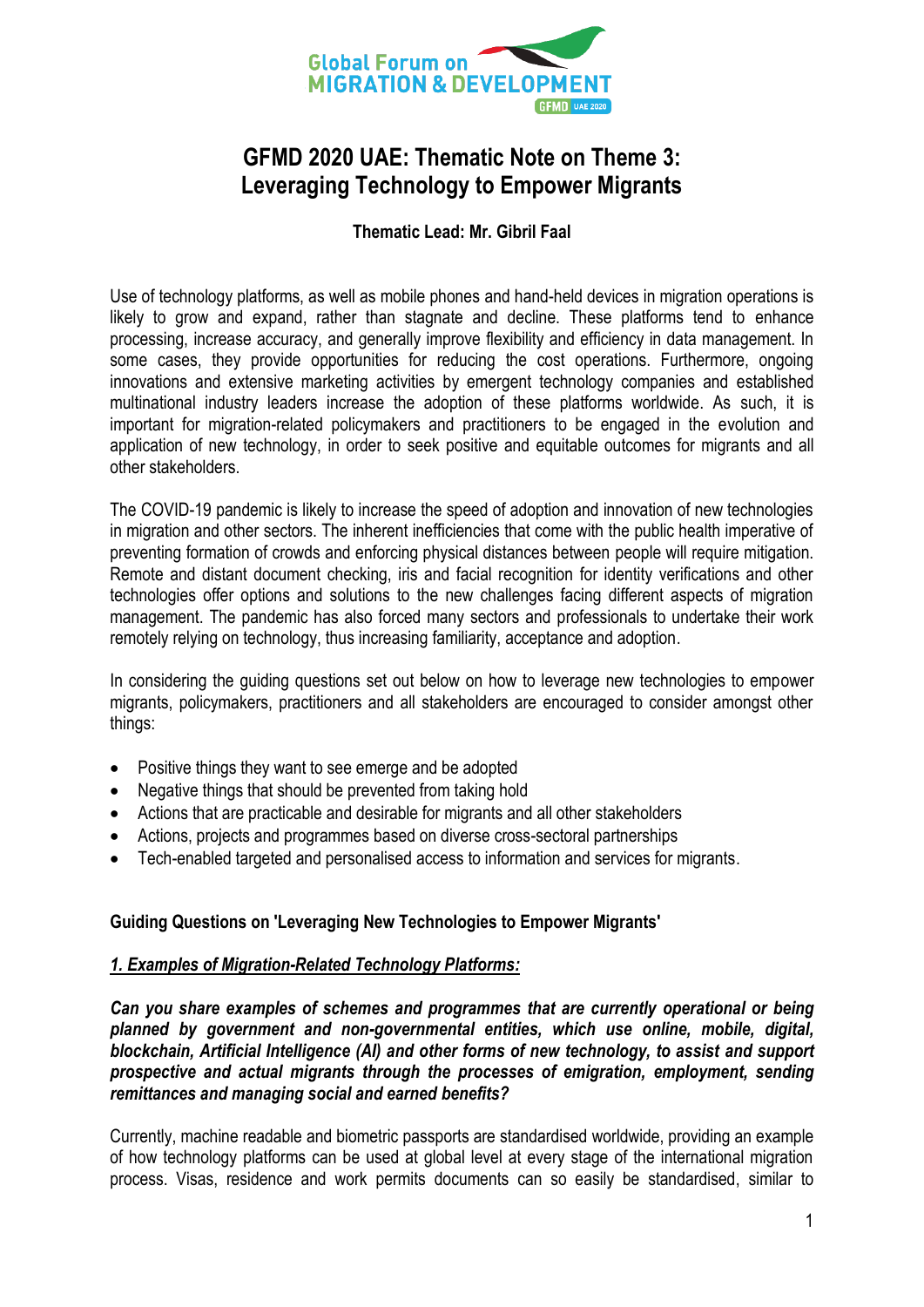passports. Blockchain technology enables recording of transactions in a transparent, cheap and secure manner, openly verifiable by multiple parties. This makes it applicable and viable for maintaining credible, searchable and updated records for a wide range of migrant-related information, including: educational qualifications and training; wages and salaries; tax, social security and other deductions. Access and verification of records are done remotely, not affected by location. Such platforms can greatly assist especially in underdeveloped practices such as pension and social benefit payments to returnees. In addition to governments, potential partners in these developments include organisations such as International Civil Aviation Organization (ICAO), UN Educational, Social and Cultural Organization (UNESCO), and Financial Action Task Force (FATF).

With all data-based new technology, it is vital that there is diligence to guard against in-built design bias on the basis of gender, ethnicity, nationality etc. In-built bias becomes hidden in what may appear to be a value-free technology application. Migration tech-platforms should also not be dominated by a small number of providers, able to impose restrictive practices and financially exploit migrants. It is already a negative practice that some governments use tech-platforms directly or through outsourcing to levy excessive and prohibitive charges for visa and permit applications and issuance.

# *2. How to Optimise Data Sharing and Processing:*

#### *To what extent is there interoperability between different migration-related technology platforms, aimed at optimising data sharing and processing whilst adhering to Data Protection laws and regulations in different jurisdictions? What should be the do's, don'ts and operational protocols when building and managing migration-related technology platforms?*

It would be desirable to have seamless global migration tech-platforms, based on common, transparent and certifiable standards. International Organization for Standardization (ISO) and others can be credible partners with governments to set up agreed formats, templates, international protocols and conventions, with input from migrant, welfare, human rights and organisations. These standards can reduce operational gaps and disparities between countries, and facilitate easy sharing of verified data between immigration authorities, employers, trade unions, municipalities, civil society and international organisations.

Platform-based data sharing already exist at bilateral levels e.g. the eMigrate platform used by UAE and India<sup>1</sup>. These can be improved in functionality and versatility, and expanded to work for groups of countries, rather than being restricted to bilateral usage. Accuracy, security and privacy should be at the heart of data sharing. New technology allows for multilayered authentication, security and privacy checks. Sharing of identity and confidential personal information must meet the highest standards set out in protocols, and may require the express verified consent of the individual. However, derived anonymous data can safely be shared with relevant migrant, civil society and international organisations, within agreed protocols and ethical standards. Platforms must not be used for data harvesting and mining for purposes beyond the letter and spirit within which the data was collected. New technology allows for enhanced protection against identity and data theft, document counterfeiting, internal and external hacks and attacks. Platforms must have comprehensive actions for regular and independent compliance checks, security breach reports, and continuous improvement.

 $\overline{a}$ <sup>1</sup> Information on 'eMigrate' recruitment and emigration platform (UAE and India)[: http://abudhabidialogue.org/sites/default/files/document](http://abudhabidialogue.org/sites/default/files/document-library/The%20Use%20of%20Technology%20in%20Managing%20the%20Recruitment%20and%20Deployment%20of%20Workers_0.pdf)[library/The%20Use%20of%20Technology%20in%20Managing%20the%20Recruitment%20and%20Deployment%20of%20Workers\\_0.pdf](http://abudhabidialogue.org/sites/default/files/document-library/The%20Use%20of%20Technology%20in%20Managing%20the%20Recruitment%20and%20Deployment%20of%20Workers_0.pdf)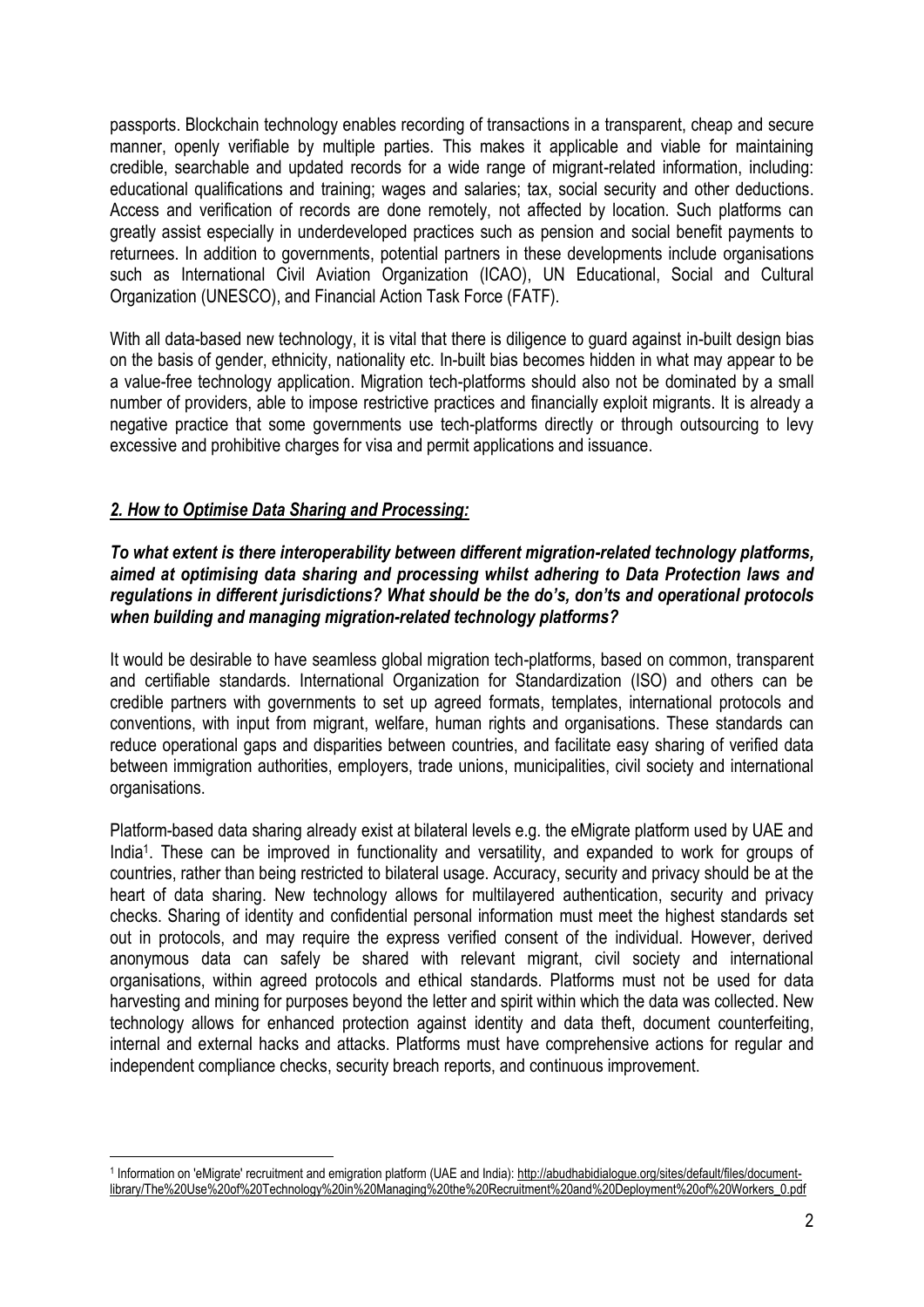# *3. How to Improve Trust, Accessibility and Usage:*

*What are the actions needed to differentiate between technology platforms that provide migration-related information and those that collect personal and confidential information from actual and prospective migrants? What are the actions and protocols needed to improve trust, accessibility and usage of technology platforms by migrants from different socio-economic backgrounds?*

For all migration tech-platforms, websites and apps, it is essential that first, they reach the actual and potential migrants. Online and social media businesses already use AI and machine learning to target and personalise adverts to individual users. Such technology is relevant in addressing accessibility to the content of migration platforms. Smart phone usage is on an upward trend, and migrants as a group are high users and sometimes they are even totally dependent on their mobile phones for work, travel, remittances etc. New technology already in the market include smart phone alternatives, whereby specific smart functionalities are put on stickers that can be stuck on any SIM card, for use on any basic mobile phone. Beyond accessibility, for effective usage of tech-platforms, the content needs to be relevant, current and practically useful to the migrants, for their diverse migration related goals. New technology allows for language and translation options, and it is important to provide content in bite-size audio and video formats, not just written text.

To create and maintain trust, especially for data-collecting platforms, it is vital to offer multiple and multilayered security options including passwords, iris, facial and voice recognition, and other versatile innovations. Migrants already use existing mobile money, banking, fintech and other systems to access and manage their moneys, thus they have a significant degree of familiarity with new technology. On the part of governments, they have partnered with tech companies to set up trusted fast track traveller programmes, which do automated identity, biometric, immigration, flight boarding and other security checks. In the UAE, Dubai Airports wants to extend this to all passengers. They have already piloted a scheme whereby pre-screened passengers walk through the airport and board their flights without showing passports or boarding passes<sup>2</sup>.

Tech-platforms need to undertake ongoing checks and actions to eradicate or reduce predatory exploitation pursued through fake, ghost and mirror websites, platforms and apps, and other opportunistic fraudulent activities. On the authentic migration tech-platforms themselves, the security practices should include protection, monitoring, reporting and mitigation of internal data theft, external hacks, and general compromise of visitor and subscriber data and privacy.

# *4. How to Reduce Recruitment and Remittance Costs:*

#### *Beyond comparison websites, online platforms and apps developed in the past 15 years, how can the non-commercial public and non-governmental sectors use new technologies and open source platforms specifically to reduce migrant recruitment and remittance costs?*

Portal or gateway websites and platforms, operated by credible independent organisations can help reduce the costs of recruitment. These platforms can use AI to search, verify and compile relevant and current job offers and employment opportunities in destination countries, from extensive primary and secondary sources. AI supplements rather than replaces the other relevant research methodologies and

 $\overline{a}$ <sup>2</sup> Gulf News report on 16 October 2019[: https://gulfnews.com/uae/transport/new-biometric-system-at-dubai-airport-no-passport-or](https://gulfnews.com/uae/transport/new-biometric-system-at-dubai-airport-no-passport-or-boarding-pass-needed-1.66949849)[boarding-pass-needed-1.66949849](https://gulfnews.com/uae/transport/new-biometric-system-at-dubai-airport-no-passport-or-boarding-pass-needed-1.66949849)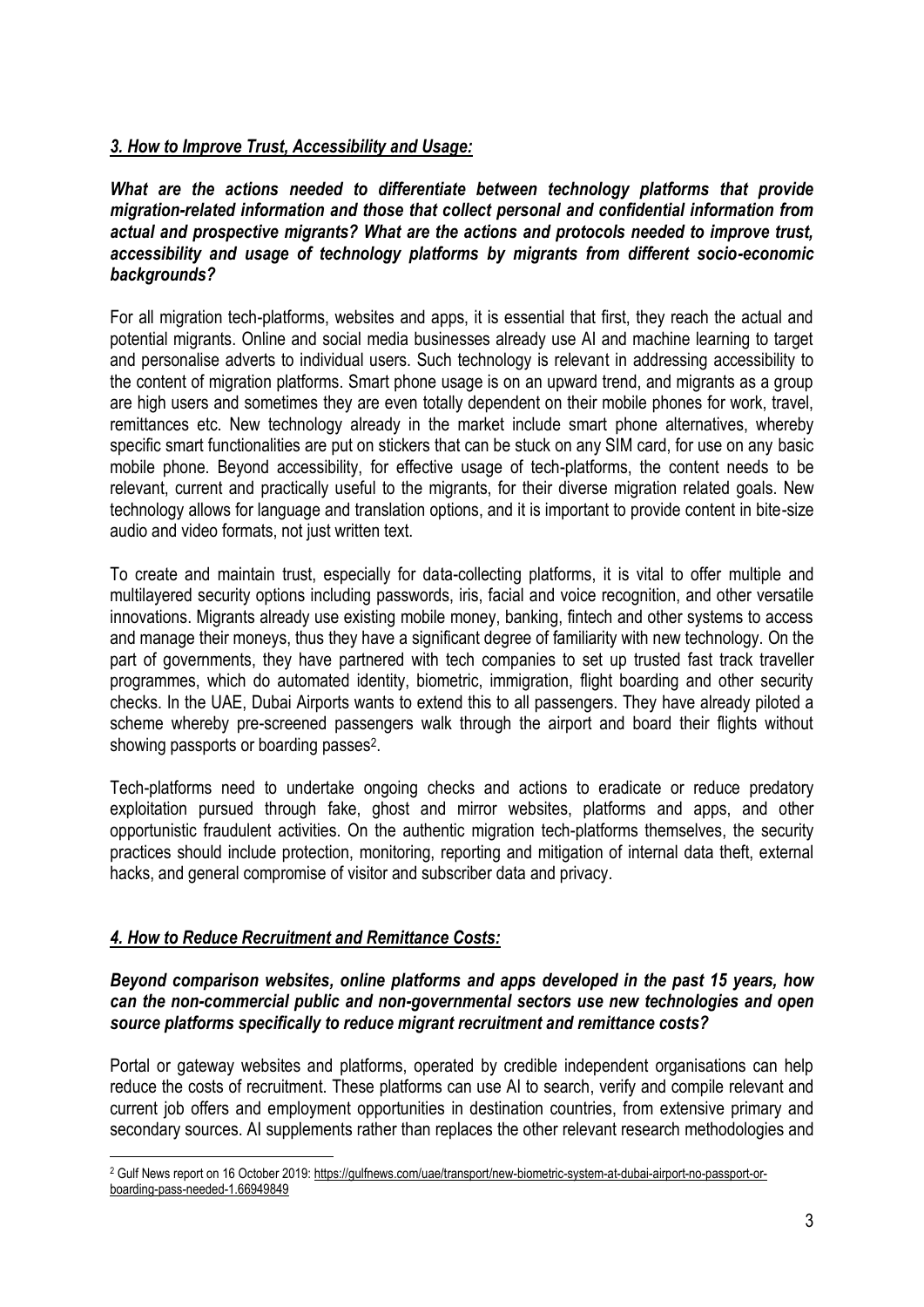partnerships used in labour recruitment. For practicability, the portals can focus on single or a group of labour migration corridors. The new technology can help build a live register of vetted, credible and responsible employers and agents operating within ILO and other international protocols, within the selected corridors. Similarly, bogus, unethical or otherwise dubious recruitment operators can be identified. The portals can include in-built complaints, grievance and anonymous whistle-blowing functionalities as mechanism to maintain the credibility and trustworthiness of the platform and services.

Existing tech-based recruitment and selection platforms (generally used for highly skilled professionals), can be modified and improved for use in the recruitment of all classes of migrant workers. These platforms facilitate video interviews, remote exercises, video and Virtual Reality (VR) briefings and orientations, task simulations and exercises, and other forms of interactive assessment activities.

For the goal of reducing the cost of remittances, new technology can be particularly helpful in two particular areas, reducing operator costs, and providing detailed cost comparisons to remitters. Many Money Transfer Operators (MTOs) that use fintech and mobile money platforms already charge remittance fees that are nominally at or below the Sustainable Development Goal (SDG) target of 3%. It is expected that widespread use of blockchain processing and wallets will reduce the cost of remittance processing significantly. MTOs can then seek to make their margins through innovation, value-addition and allied services rather the mere transfer of funds.

AI can be used for ongoing detailed comparison of remittance costs, based not only on transfer fees, but also on margins and earnings from foreign currency exchange rates, and even interest earned by MTOs on aggregate transfer funds held with banks. Again, AI supplements other research methodologies such as regular and sample-based mystery shopping. Currently, MTOs already use online and social media platforms to feed personalised and targeted promotions and advertisement of their remittance and related services to actual and potential remitters. Similar technology can be used by credible independent organisations and institutions such as the World Bank to provide up to date and detailed cost comparison to actual and potential remitters and other stakeholders.

## *5. How to Improve Access to Welfare Services:*

*How can new technologies such as artificial intelligence be used to collate, aggregate and synthesise diverse data sources and services to provide accurate, relevant and remote legal, welfare, health and other social services to migrants, irrespective of status? How can such synthesised services be tailored to local, national and regional realities, and accessible to migrants with literacy and language limitations?*

As with services such as recruitment and remittances, new technology offers a relatively cheap means of searching, verifying, compiling, personalising and feeding actual and potentially relevant information and alerts to identified target groups of migrants and organisations involved in supporting and empowering migrants. The technology is a powerful enabler, but usage and usefulness largely depends on the quality of the content and service presented to the migrants. This calls for new partners and new forms of technology-enhanced partnerships. For example, many law firms in destination countries provide pro bono legal advice to migrants, supplementing the work of civil society and specialist agencies. New technology allows for detailed matching of service offering to migrant needs, taking into account specifics such as nature of query, time availability of service provider, language of migrant, etc. As more institutions accept and adopt video and online deliberations (including hearings in Courts of Law and judicial tribunals), the diversity of options to support migrants through new technology increases.